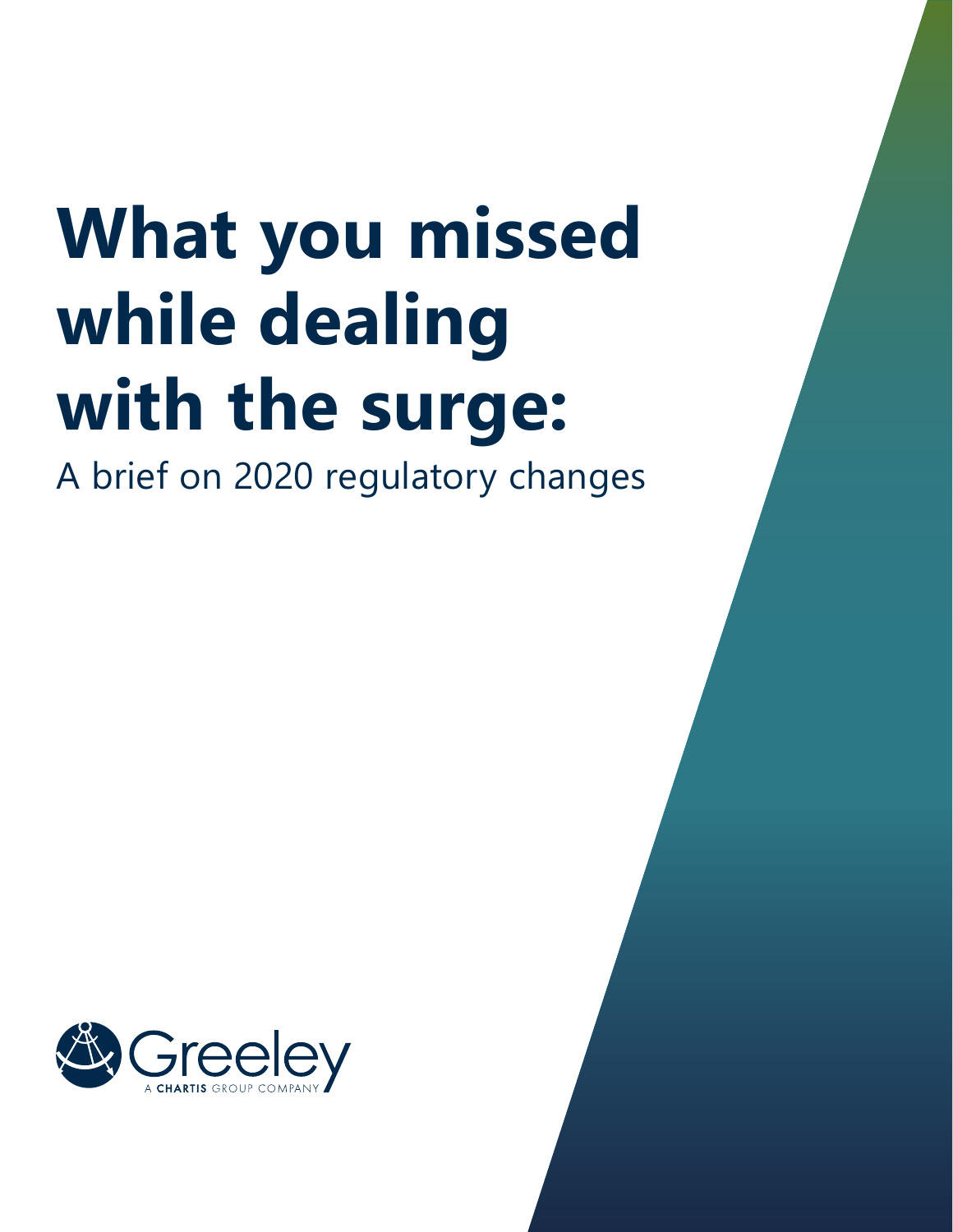Since the onset of the COVID-19 pandemic, hospitals faced considerable challenges keeping up with regulatory changes and updates outside of the immediate priorities posed by the coronavirus. To help you navigate **non-pandemic related** regulatory changes occurring over 2020 for acute care hospitals, we've put together this article as a "year in review." This article reviews key changes to the CMS Conditions of Participation (CoPs) along with significant changes from The Joint Commission (TJC) hospital standards that were made to align with the changes handed down by CMS, as well as other relevant TJC standard updates.

### **Most of the revisions will have little impact on most of us. However, we draw your attention to three requirements that may be of higher interest to most hospitals:**

- The new CMS requirement for a policy indicating which ambulatory care locations do not require registered nursing may be new. Greeley has developed a model [LINK] that may help you through this issue.
- CMS has also relaxed the pre-surgical history and physical requirement for ambulatory surgical centers and some outpatient procedures/populations in hospitals. This option may be of interest to some hospitals with H&P challenges. However, the rules are tricky. So we advise caution and thought before taking advantage of this alternative.
- The Joint Commission requirements related to material hemorrhage and preeclampsia have become effective. Although these topics are not new to most hospital obstetrics units, there may be some work to be done with respect to emergency departments that also occasionally attend childbirth. As with all standards, the devil is in the details.

The Greeley Membership Program includes access to the members only Resource Library with unlimited online access to Greeley model policies, procedures, resources, and webinars focused on problematic or emerging topics for the entire organization. If you're interested in becoming a member or in learning more about our program, call Membership Manager, Kelly Alex at 978-406-4717 or email [Kalex@greeley.com.](mailto:Kalex%40greeley.com?subject=)

## **Significant Revisions to the Medicare Conditions of Participation**

We saw CMS issue two new final rules addressing burden reduction and discharge planning that became effective late 2019. The Joint Commission followed up by changing most corresponding requirements in early 2020.

- Restraint requirements were revised to enable hospital policy flexibility as to who may order, assess, and supervise restraint use (within limits established by state law) by removing independent from the term licensed independent practitioner. The term physician assistant was also removed. (§482.13(e)(5), §482.13(e)(8) (ii), §482.13(e)(10), §482.13(e)(11), §482.13(e)(12))
- The annual review of Emergency Preparedness has been changed to **every 2 years** that includes a full review of the emergency plan, communication plan, policies, procedures, training and testing, (additional training is also required whenever the plan changes). The types of exercises/drills that may be accepted were expanded so be sure to note hospitals must now conduct exercises to test the emergency plan at least **twice per year** instead of annually. (State Operations Manual (SoM) Appendix Z §482.15)
	- { **TJC** Emergency Management (EM) requirements were revised to align with the CMS timeframes

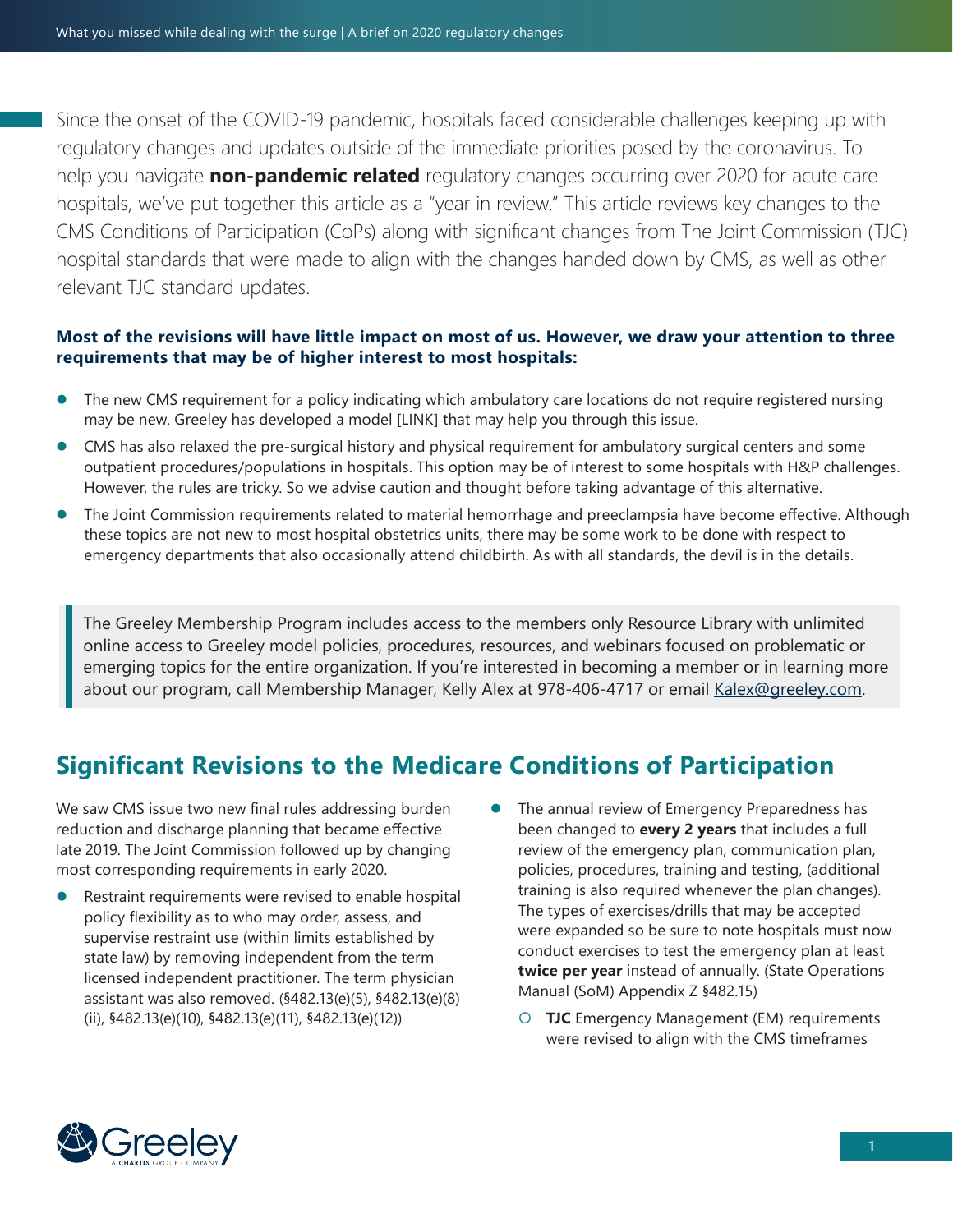(above) within the components of the Emergency Operations Plan and emergency preparedness. EM.03.01.03 requires an organization to conduct exercises to assess the adequacy and effectiveness of its plans as it relates to logistics, human resources, training, policies, procedures, and protocols. Effective in January 2021, EPs under EM.03.01.03 are consolidated, and information about the types of emergency exercises an organization can choose to perform were added.

- Quality Assessment and Performance Improvement (QAPI) language was updated to account for data from comparative data (as opposed to data from Quality Improvement Organizations). Also, hospitals are now permitted to be a node within system-wide QAPI program, as long as the program accommodates local differences. (§482.21(b)(1), §482.21(f))
- The separate rule, §482.22(d), that stated "the medical staff should attempt to secure autopsies in all cases of unusual deaths and of medical-legal and education interest" was removed, deferring instead to state law.
- z CMS now allows the medical staff to **preclude certain patients/procedures from the requirement for a pre-procedural history and physical (H&P) examination and update** in ambulatory environments. Such patients would undergo an "assessment" instead of H&P, the details of which must be defined by hospital policy. (§482.22(c)(5)) This also effects corresponding amendments to the Medical Records (§482.24(c)(4)) and Surgical Service (§482.51(b)(1)) Conditions of Participation (CoPs). While this provides some allowance (in specific instances) to forgo a formal H&P replacing this with an "assessment," the requirements for compliance with this new "allowance" can be tricky.
	- { To align with CMS regulations for **Ambulatory Surgery Centers** (ASCs), **TJC** revised two requirements effective in July 2020. Standard PC.03.01.03 EP 9 now allows certified registered nurse anesthetists (CRNAs) and anesthetists to also conduct presurgical **assessments** for risks from the planned anesthesia. EP 16 was also revised to state "a physician examines the patient immediately before surgery to evaluate patient risk for the procedure to be performed" (these measures are in lieu of an H&P exam).
- { **Additional changes for ambulatory care organizations (ACO) and office-based surgery (OBS)** practices will be effective in July 2021 in PC.03.01.01 EPs 5 and 19. Requirements in the hospital standard PC.01.01.03 EP 7 are also added accordingly with the new CMS "allowance" with TJC requirements in these environments mirroring the acute hospital "allowance." (Again, we refer you to the link above to read our analysis on what moving to an assessment versus an H&P entails).
- Nursing standard changes include clarification about the Chief Nursing Officer's responsibility to ensure that all nurses are properly trained, supervised, and follow hospital policies, regardless of their affiliation (contract vs. employed vs. volunteers, etc.). (§428.23(b)(6))
- Nursing care plans: Language was added to the standard that the plan "reflects the patient's goals and the nursing care to be provided to meet the patient's needs" along with the added wording about the inclusion of "interventions toward meeting patient treatment goals" and "assessment of patient treatment goals" within the interpretive guidelines. (§428.23(b)(4))
- The hospital is now required to establish a listing of outpatient services that **do not** require the presence of a registered nurse. This listing/policy needs to be reviewed and approved by the Chief Nursing Officer at least every 3 years. (§428.23(b)(7))
- The Infection Control CoP was retitled Infection Prevention and Control and Antibiotic Stewardship Programs. We suggest a full review of these requirements since it was completely revised to incorporate requirements for an antibiotic stewardship program and otherwise modernize this condition. Highlights include that the governing body must appoint a qualified individual as the infection control professional(s) (ICP) and is also responsible and accountable to ensure all systems are in place and operational for the programs and that all issues are addressed in collaboration with hospital QAPI leadership. Responsibilities of the ICP are specifically outlined including expected communication and collaboration with the antibiotic stewardship program (ASP). Responsibilities of the ASP leader are also specifically outlined. Additionally, a hospital

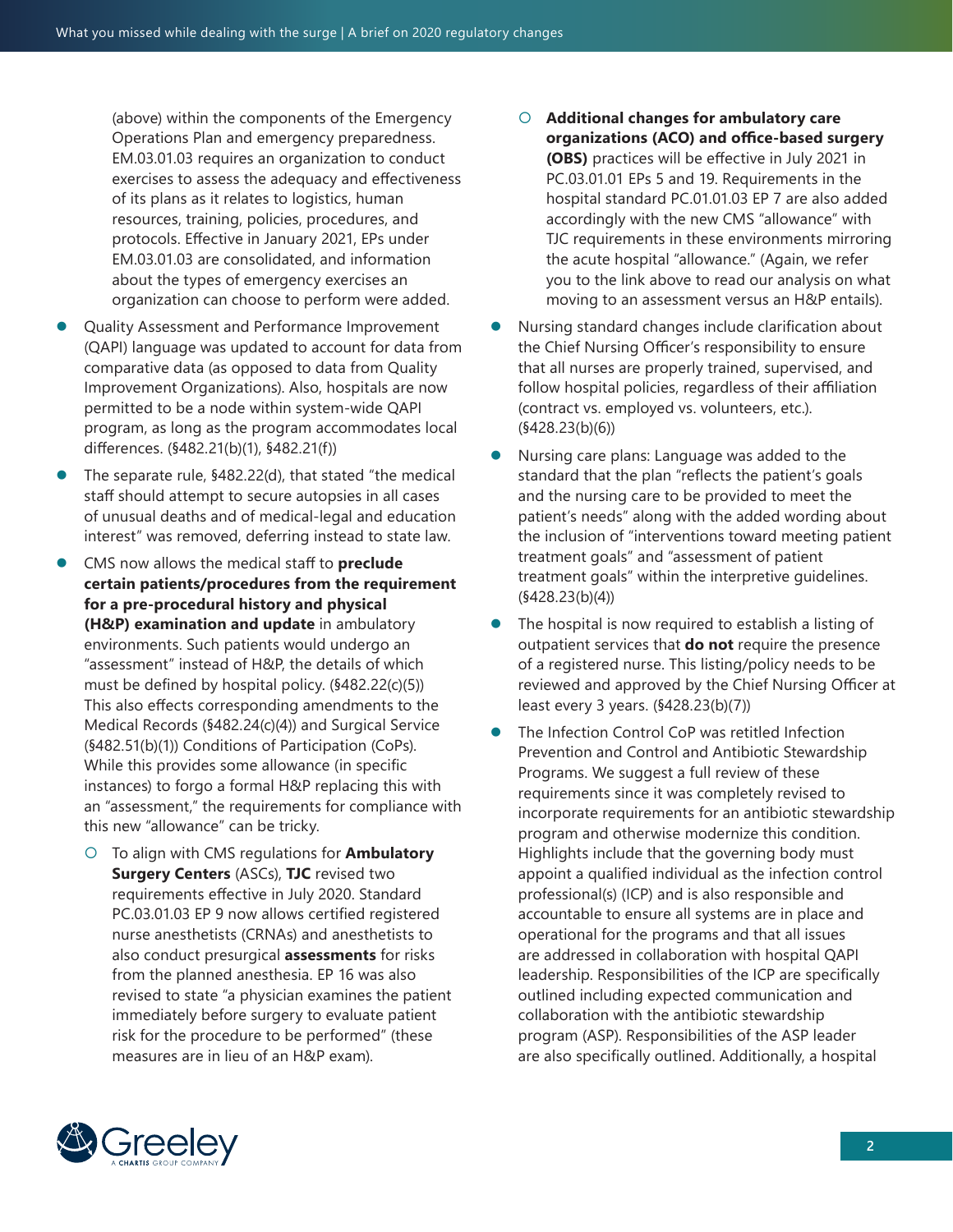system governing body may unify and integrate infection control programs across the system; the governing body is responsible and accountable that all requirements are uniquely met in each certified hospital. (§482.42) We don't expect the amended language to present new challenges, but we all know the old challenges were tough enough, not to mention COVID-19. (See The Greeley Company December 2020 webinar on Conquering Infection Control Survey Vulnerabilities to learn how your hospital can move to a mature model Infection Control program.)

- ${\circ}$  TJC added and revised the Medication Management (MM) requirements—MM.09.01.01, EPs 9 and 10 related to antimicrobialstewardship programs. These two EPs now align with CMS requirements related to responsibilities of the governing body and an appointed leader of the ASP. Coordination and collaboration of all components is expected across hospital leadership.
- The Discharge Planning CoP was completely replaced. It is somewhat more specific, but not significantly different than the previous requirements. Highlights include that hospitals must have in effect a discharge planning process that focuses on patient goals and treatment preferences and includes the patient and support person(s) in discharge planning. Hospitals must assist patients, their family or representative, in selecting a post-acute care provider by using and sharing key performance data. This data must be relevant and applicable to the patient's goals of care and treatment preferences. (§482.43)
- Regulations for psychiatric hospitals were moved from Appendix AA (interpretive guidelines for freestanding acute psychiatric hospitals) of the State Operations Manual (SoM) to Appendix A (interpretive guidelines for hospitals in general). The ASPEN "B" tags no longer exist with new "A" tags assigned to these special conditions of participation. (§482.61)
- CMS expanded the type of practitioners who may write progress notes in psychiatric hospitals: from physicians only, to now include physicians, psychologists, and other licensed independent practitioners. (§482.61(d))

## **CHANGES IN TJC REQUIREMENTS AND PROCESSES**

The following list includes other relevant Joint Commission requirement changes to the hospital standards effective over this past year and into 2021 that we feel are important for you to review and understand.

TJC listened to its customers about the challenges of documenting rapidly **titrated medications.** In June 2020, new notes were added to the Record of Care, Treatment, and Services Standard RC.02.01.01, EP 2.

Note 1: When rapid titration of a medication is necessary, the [organization] defines in policy the urgent/emergent situations in which block charting would be an acceptable form of documentation.

Note 2: Block charting: A documentation method that can be used when rapid titration of medication is necessary in specific urgent/emergent situations as defined in organizational policy. A single "block" charting episode does not extend beyond a four-hour time frame. If a patient's urgent/emergent situation extends beyond four hours and block charting is continued, a new charting "block" period must be started. Minimum elements must be documented in each block charting episode:

- ${\circ}$  Time of initiation of the charting block,
- ${\circ}$  Name(s) of medications administered during the charting block,
- ${\circ}$  Starting rates and ending rates of medications administered during the block,
- $\circ$  Maximum rate (dose) of medications administered during the charting block,
- ${\circ}$  Time of completion of the charting block,
- $\circ$  Physiological parameters evaluated to determine the administration of titratable medications during the charting block.
- Effective January 2021, the Medication Management (MM) Standard MM.04.01.01, EP 2, was revised to clarify the minimum components of a **medication order.** The [organization] must follow a written policy that defines the following:

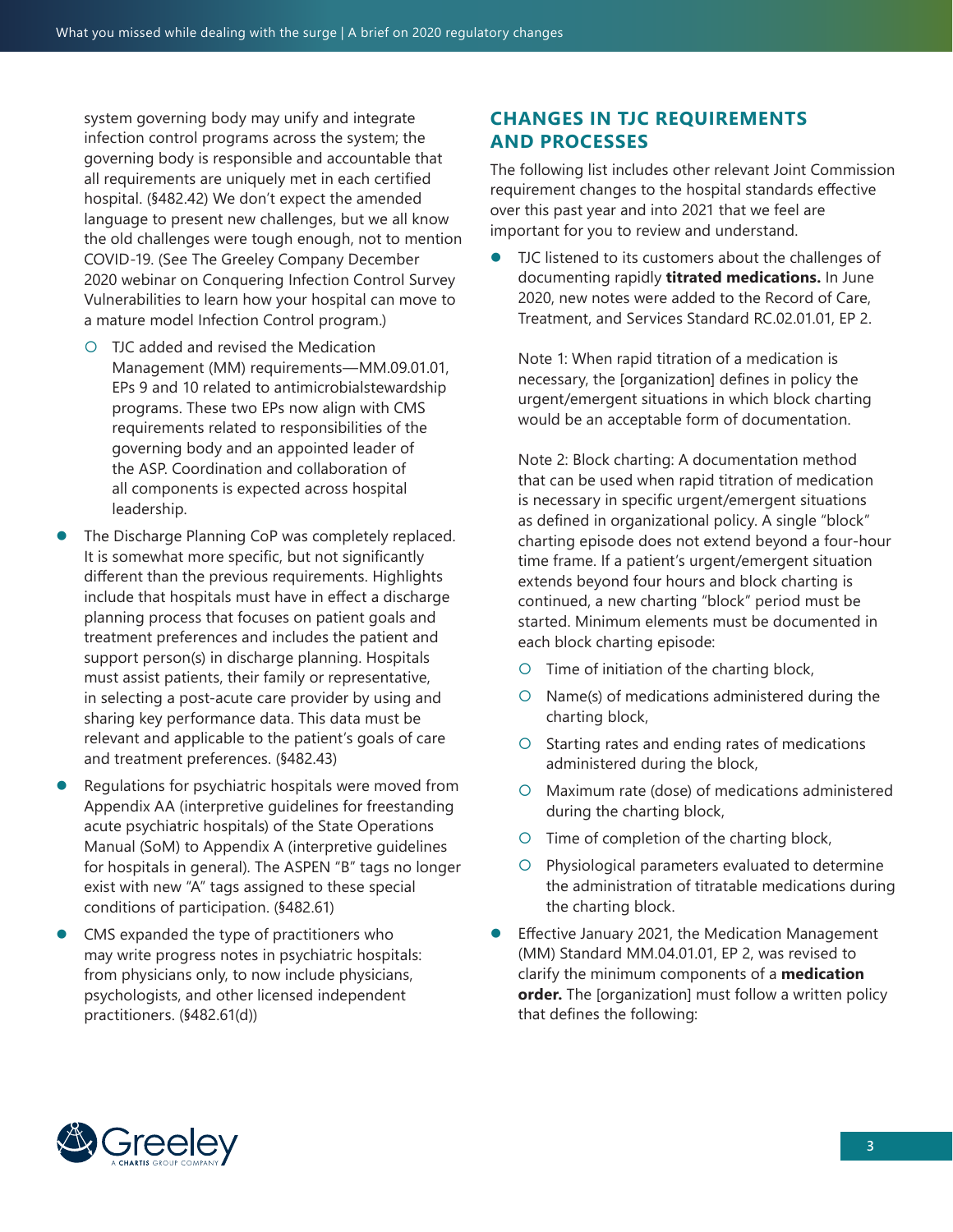- ${\circ}$  The minimum required elements of a complete medication order, which must include medication name, dose, route, and frequency,
- ${\circ}$  When indication for use is required on a medication order,
- ${\circ}$  The precautions for ordering medications with look-alike or sound-alike names,
- $\circ$  Actions to take when medication orders are incomplete, illegible, or unclear,
- ${\circ}$  For medication titration orders, required elements include the medication name and route, initial rate of infusion (dose/unit of time), incremental units to which the rate or dose can be increased or decreased, how often the rate or dose can be changed, the maximum rate or dose of infusion, and the objective clinical measure to be used to guide changes.
- Additionally, the following requirements were clarified related to **titration** medication:
- 1. In critical care/procedural settings only, for titrated vasoactive (including inotropes) medications, titrated pain infusions, and titrated sedative agents, **the nurse may select** between the ordered agents based on the patient's condition and unique physiological response if all the following criteria are met:
	- ${\circ}$  An order exists for the medication that is written in accordance with organizational policy,
	- $\circ$  It is not prohibited by state law,
	- ${\sf O}$  It is allowed by hospital policy or the medication order,
	- ${O}$  Competency, as defined by the organization, is complete and documented,
	- ${\circ}$  The nurse must stay within the defined parameters of the order.

Situations where similarly acting agents are ordered or medications are ordered for the same indication for the same patient; organizations should have a process where all care providers are aware of the intent for multi-modal therapy versus unintended therapeutic duplication. We recommend your Pharmacy and Therapeutics Committee discuss and identify this process and communicate it throughout the organization.

- 2. It is now acceptable to intermittently pause the infusion of a titrated medication if the patient no longer meets criteria for the infusion based on assessed physiological parameters. Pausing the infusion is not the same as discontinuing the infusion. If the paused infusion needs to be restarted based on assessed physiological parameters, a physician order must be present specifying how to restart the infusion or the organization must have a policy defining how to restart it. For example, an organization may consider restarting at the last infusion rate, restarting the infusion at the rate listed in the order for the start, or receiving a new order from the provider.
- There were no new National Patient Safety Goals (NPSG), however, there were minor editorial revisions and some requirements moved to the standards as follows:
	- { NPSG.01.03.01 addressing transfusion errors moved to Standard PC.02.01.01
	- $\circ$  NPSG.07.03.01 addressing multidrug-resistant organisms moved to "Infection Prevention and Control" (IC) Standard IC.02.05.01 and "Performance Improvement" (PI) Standard PI.02.01.01
	- { NPSG.07.04.01 addressing central line–associated bloodstream infections to Standards IC.02.05.01 and PI.02.01.01
	- { NPSG.07.05.01 addressing surgical site infections to Standards IC.02.05.01 and PI.02.01.01
	- { NPSG.07.06.01 addressing catheter-associated urinary tract infections to Standard IC.02.05.01
- Critical Access Hospitals must also now meet NPSG 15.01.01 requirements to reduce the risk of suicide (CAHs were previously excluded from this NPSG).
- We suggest fully reviewing the standards for behavioral health care organizations that provide substance use disorder treatment services. Requirements were added and revised that focus on the following topics: Thorough assessments addressing key aspects of the individual's history, placing the individual in an appropriate level of care, treatment and discharge planning, collecting toxicological specimens, safety measures for those on medication-assisted therapy, and disclosure of estimated costs for programs.

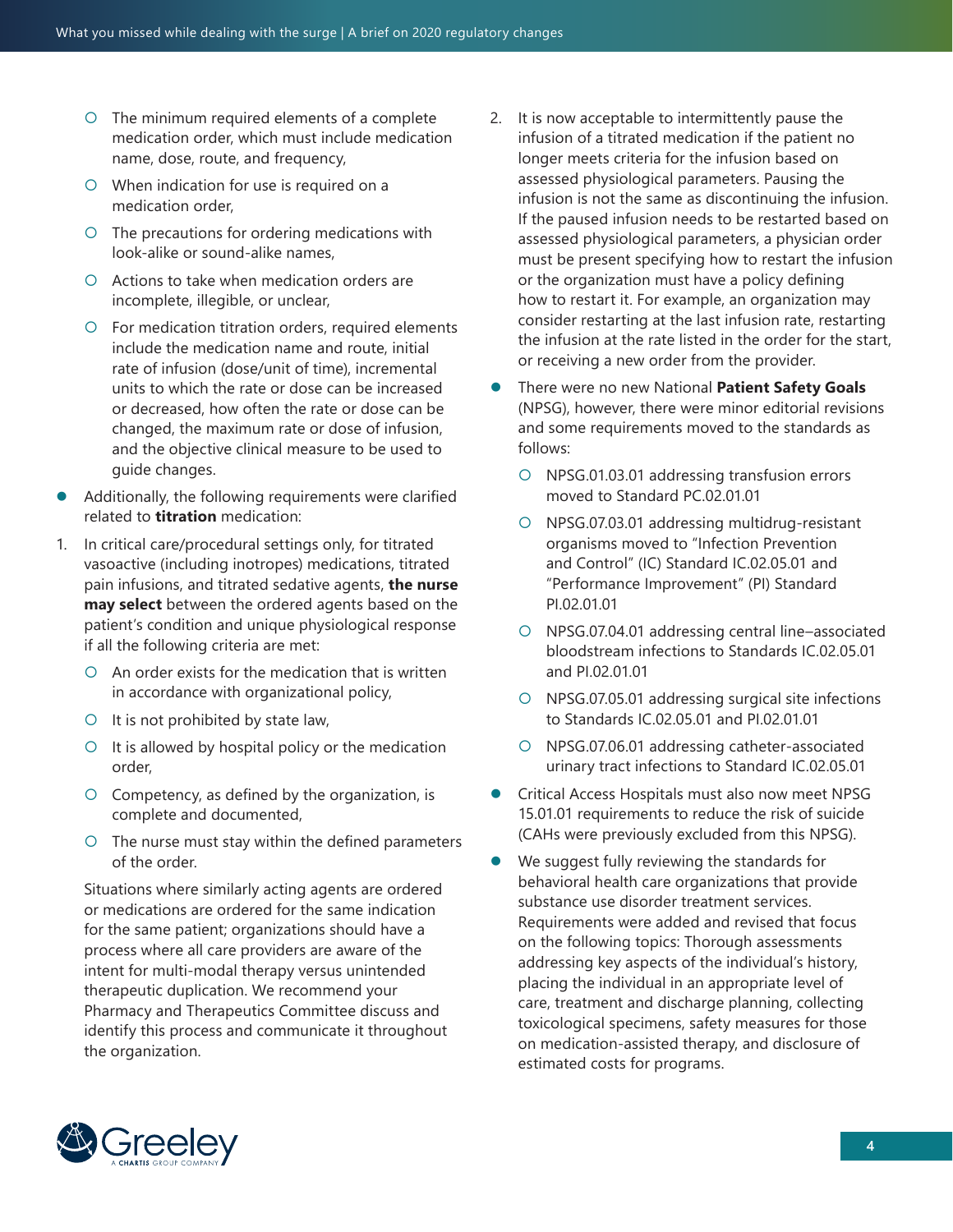- In September changes were made for **behavioral health** care and human services organizations.
	- ${\circ}$  The behavioral health program manual was renamed the "Comprehensive Accreditation Manual for Behavioral Health Care and Human Services" along with the addition of more than 90 requirements related to child welfare services.
- The role of the Life Safety Code (LSC) surveyor for onsite surveys at hospitals was expanded. LSC surveyors will now evaluate the physical environment and LSC requirements at all off-site emergency department and hospital-based ambulatory surgery locations. For all other off-site locations, **clinical surveyors** will continue to evaluate the physical environment and LSC requirements, **with an enhanced focus on business occupancy requirements of the LSC.** Additionally, in July 2021, business occupancy standards will be added to the Life Safety (LS) chapter for hospitals and behavioral health care and human services agencies. *(Greeley member subscription clients may access a document highlighting the differences between hospital, ambulatory, and business occupancies.)*

#### **THE FOLLOWING REQUIREMENTS BECAME EFFECTIVE AS OF JANUARY 2021:**

- The new perinatal safety standards became effective (delayed from the original effective date of July 2020): Standard PC.06.01.01 EPs 1–7, to reduce the harm related to maternal hemorrhage in perinatal care and PC.06.03.01 EPs 1–6, to reduce the harm related to maternal severe hypertension/preeclampsia in hospitals. Although many hospitals have implemented these requirements, the standards should be reviewed to ensure current compliance with each EP. *Note: If your hospital does not provide obstetrical services, but you do have the capacity to receive patients in your Emergency Department who may be pregnant, you are responsible to meet elements of both maternal hypertension and hemorrhage requirements.*
- The Sentinel Events (SE) chapter was revised to add fall event to the list considered sentinel to help staff understand whether a fall should be reviewed as

a sentinel event for all programs: *A fall resulting in any of the following: any fracture; surgery, casting, or traction; required consult/management or comfort care for a neurological (for example, skull fracture, subdural or intracranial hemorrhage) or internal (for example, rib fracture, small liver laceration) injury; or a patient with coagulopathy who receives blood products as a result of the fall; death or permanent harm as a result of injuries sustained from the fall (not from physiologic events causing the fall).*

- The Infection Prevention and Control Standard IC.02.04.01, EP 5, was deleted for all programs regarding an incremental annual influenza vaccination goal of 90% for health care personnel 18 years of age or older by 2020 to align with revised Healthy People 2030 goals.
- The Environment of Care (EC) Standard EC.02.04.03, EP 34, was revised for all institutions providing fluoroscopy services. The maximum exposure rate testing is now required **only** in fluoroscopic mode.
- The EC survey process was modified that eliminates the one-hour EC sit-down discussion with members of the safety or EC committee. Content from this session will be integrated into the document review and building tours conducted by the Life Safety Code surveyors. Also, EC topics will be incorporated during individual tracer activities completed by the clinical surveyors.
- Additionally, in July 2021, four new EPs regarding medication orders for **office-based surgery (OBS)**  practices that prescribe medications take effect as follows:
- 1. Following a written policy that identifies the specific types of medication orders deemed acceptable for use,
- 2. Following a written policy that defines specific components of a medication order,
- 3. Using current evidence and practice if preprinted medication order sheets are used,
- 4. Prohibiting summary (blanket) orders to resume previous medications.

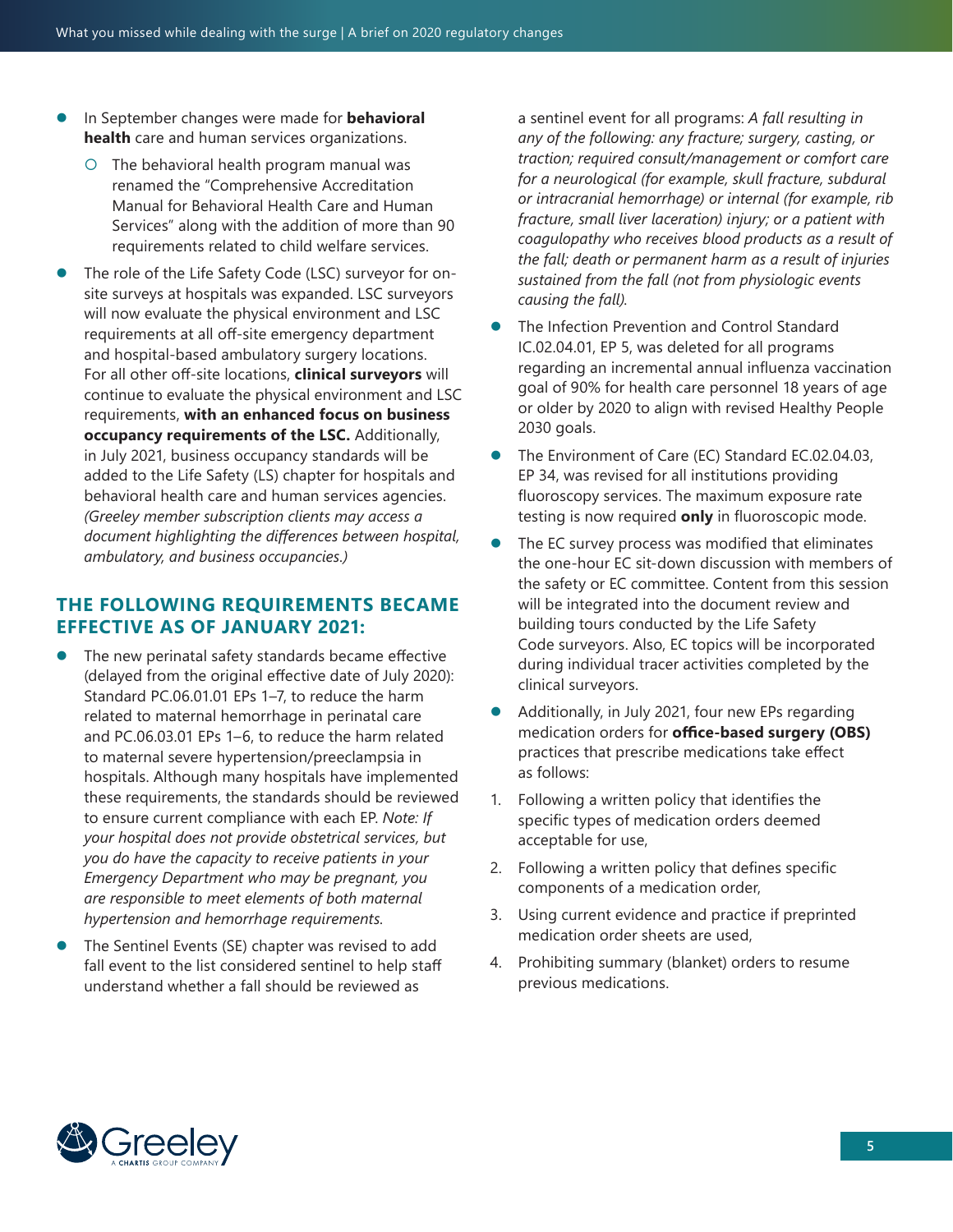## **Stay tuned.**

We expect the survey process, and perhaps even the underlying requirements, to undergo significant changes throughout 2021. We will do our best to keep you informed.

## **Authors**



**Bud Pate, REHS** Director of Content Learning Clinical Compliance & High Reliability Practice [bpate@greeley.com](mailto:bpate%40greeley.com?subject=)



#### **Lisa Eddy, MSN, MHA, RN, CPHQ** Vice President Clinical Compliance & High Reliability Practice



## **Ann Smedley, BSN, RN-BC, HACP** Consultant, The Greeley Company

[asmedley@greeley.com](mailto:asmedley%40greeley.com?subject=)

[leddy@greeley.com](mailto:leddy%40greeley.com?subject=)